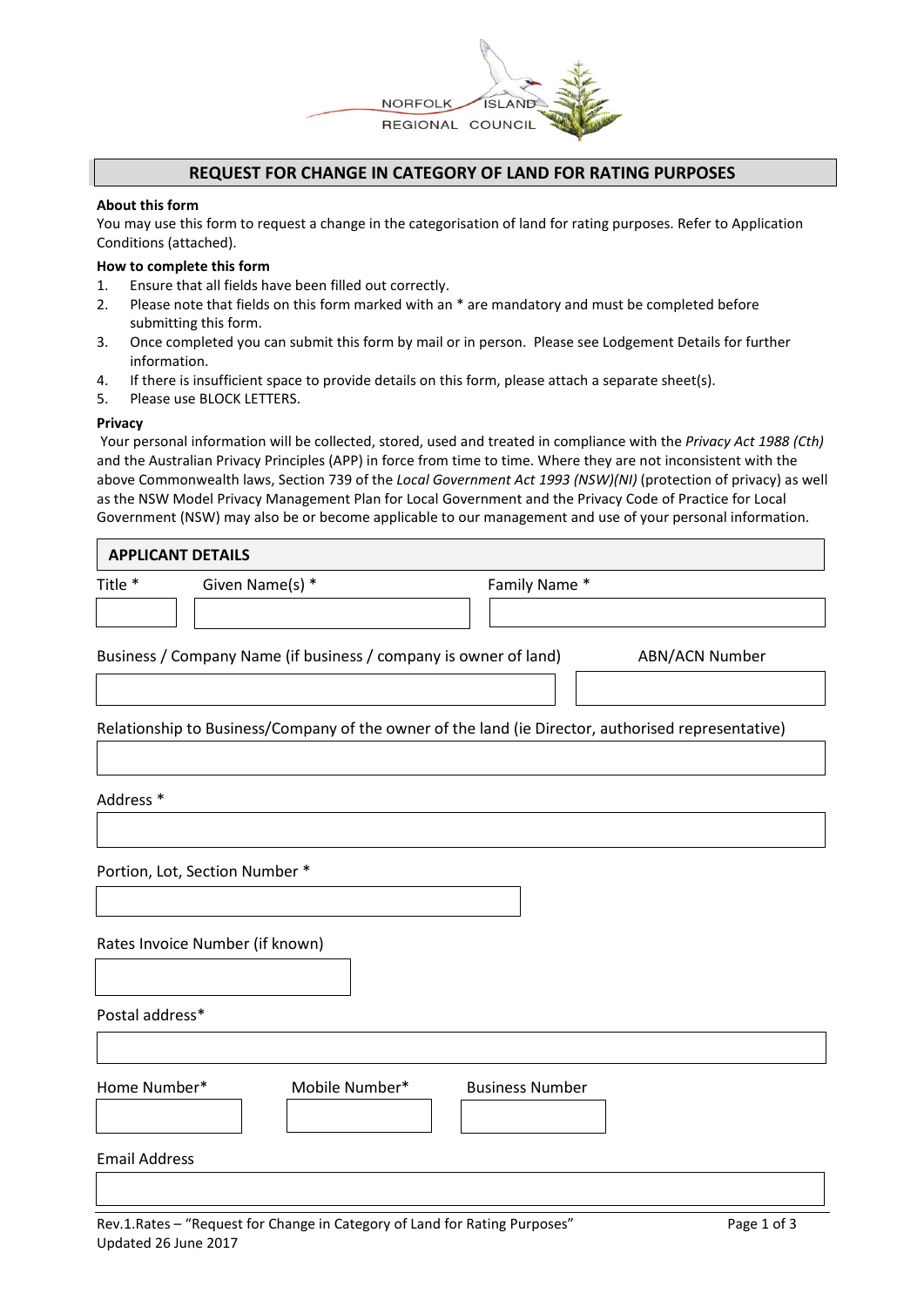## **DETAILS OF LAND**

Current category and sub-category of the land (the subject of the application) \*

Proposed category and sub category of the land (the subject of the application) \*

## **Details of present and recent uses made of the land (if known)**

**Is the land vacant, or if any buildings or structures are erected or situated on the land, describe these\***

**Reasons why the proposed category and sub-category is more appropriate\***

**APPLICANT DECLARATION (**Refer to Application Conditions (attached)

I declare that I am the ratepayer or authorised representative for the owner, business / company that is the subject of application, and the information I have provided is true and correct in every detail. **Applicant Name \* Applicant Signature \* Date \***